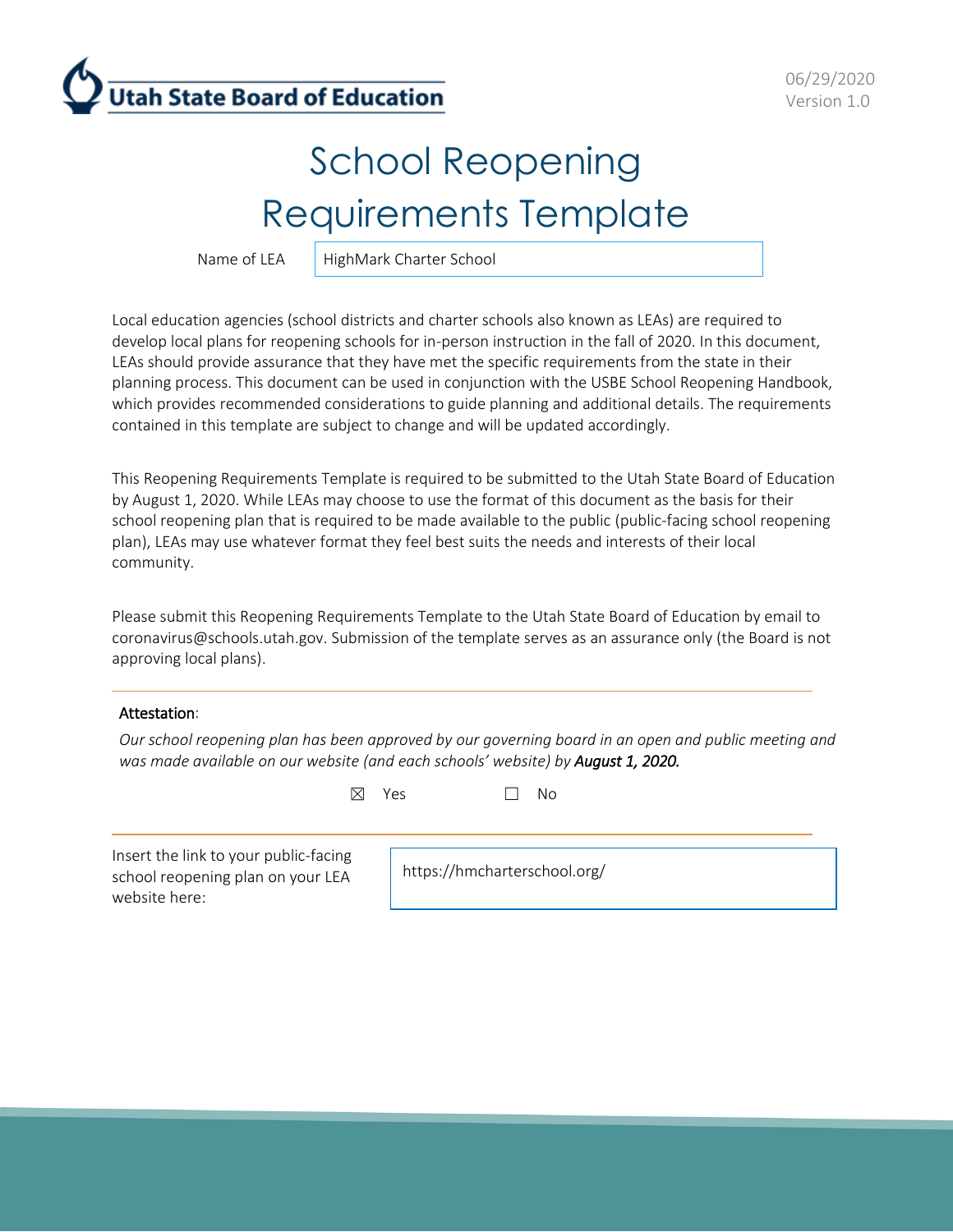#### **Contents**

# <span id="page-1-0"></span>**Repopulating Schools**

#### <span id="page-1-1"></span>**Communication and Training**

| State Requirement ("What")                                                                                                                                                                                                                                                                                                                                                   | Implementation Plan ("How")                                                                                                                                                                                                                                                                                                                                                                                                                                                                                                                                                                                                                                                                                                                                                                                                                                                                                                                      |  |  |  |
|------------------------------------------------------------------------------------------------------------------------------------------------------------------------------------------------------------------------------------------------------------------------------------------------------------------------------------------------------------------------------|--------------------------------------------------------------------------------------------------------------------------------------------------------------------------------------------------------------------------------------------------------------------------------------------------------------------------------------------------------------------------------------------------------------------------------------------------------------------------------------------------------------------------------------------------------------------------------------------------------------------------------------------------------------------------------------------------------------------------------------------------------------------------------------------------------------------------------------------------------------------------------------------------------------------------------------------------|--|--|--|
| Develop administrator/teacher/staff<br>education and training on school's<br>reopening protocol and action plans<br>Educate and train students<br>$\bullet$<br>and caregivers on school's<br>protocols and action plan;<br>post and/or make accessible<br>to school communities<br>Make materials available to<br>families in their respective<br>preferred/primary language | -Prior to school beginning, educate and train all employees on<br>the school's reopening protocols, action plans, and safety<br>measures that will be implemented. The Director or his/her<br>designee will provide the training. Training materials will<br>include such items as this plan and materials/resources<br>provided by the USBE, state and local health departments, the<br>CDC, and the American Academy of Pediatrics.<br>- Prior to school beginning, educate and train all parents and<br>students on the school's reopening protocols and action plans,<br>as well as best practices for at-home preventative care, by<br>providing such information to all families at back to school<br>night, via email, and on the school's website.<br>-Educate and train students on the protocols and all<br>procedures related to the action plans on the first day of<br>school, throughout the first week, and as needed thereafter. |  |  |  |
| Appoint a point of contact for each<br>school available for questions or<br>specific concerns.                                                                                                                                                                                                                                                                               | Indicate assurance:                                                                                                                                                                                                                                                                                                                                                                                                                                                                                                                                                                                                                                                                                                                                                                                                                                                                                                                              |  |  |  |
|                                                                                                                                                                                                                                                                                                                                                                              | Yes<br>M                                                                                                                                                                                                                                                                                                                                                                                                                                                                                                                                                                                                                                                                                                                                                                                                                                                                                                                                         |  |  |  |
|                                                                                                                                                                                                                                                                                                                                                                              | No                                                                                                                                                                                                                                                                                                                                                                                                                                                                                                                                                                                                                                                                                                                                                                                                                                                                                                                                               |  |  |  |

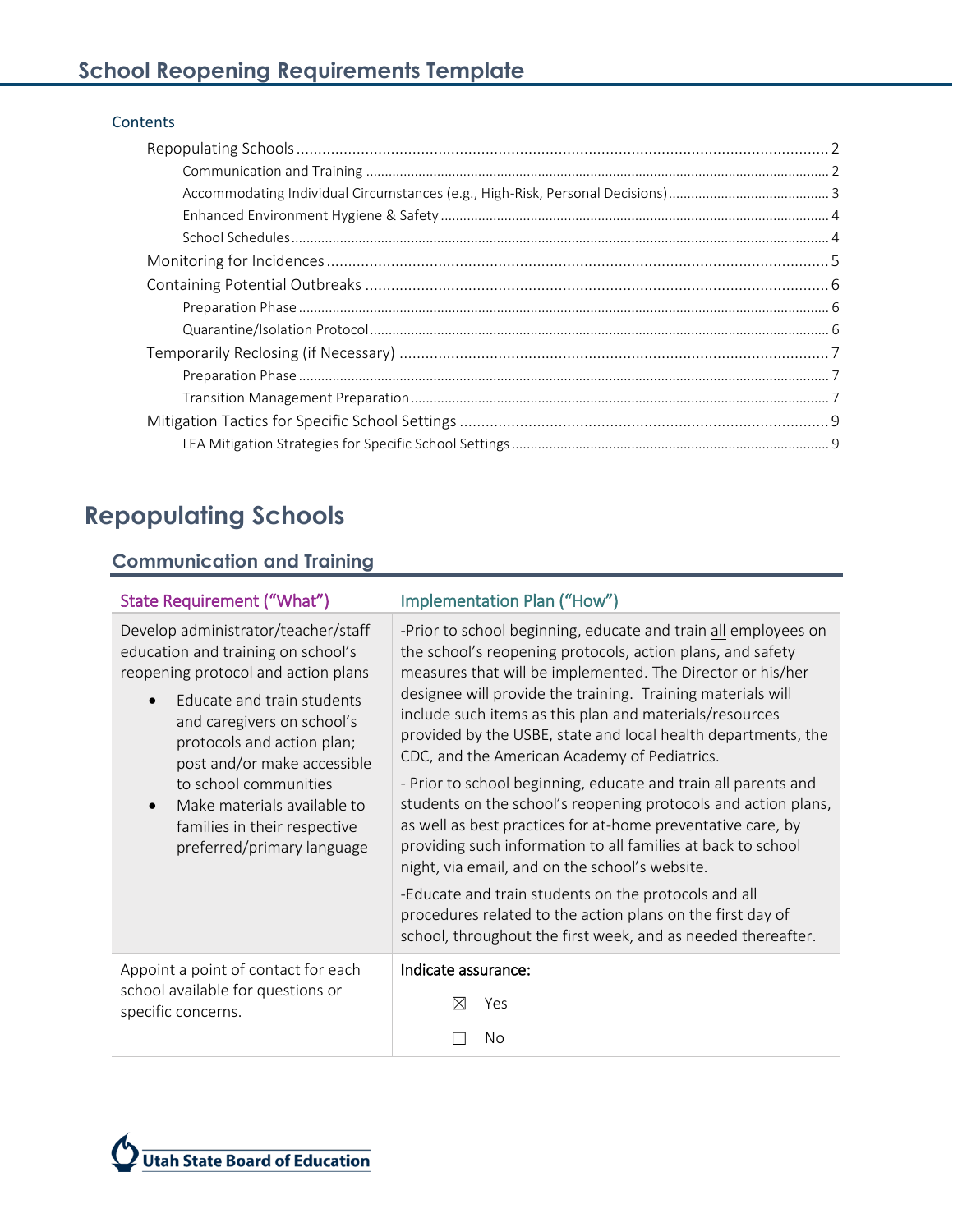#### <span id="page-2-0"></span>**Accommodating Individual Circumstances (e.g., High-Risk, Personal Decisions)**

| <b>State Requirement ("What")</b>                                                                                                                                                                                                                                                            | Implementation Plan ("How")                                                                                                                                                                                                                                                                                                                                                                                                                                                                                                                                                                                                                                                                                                                                                |  |  |  |
|----------------------------------------------------------------------------------------------------------------------------------------------------------------------------------------------------------------------------------------------------------------------------------------------|----------------------------------------------------------------------------------------------------------------------------------------------------------------------------------------------------------------------------------------------------------------------------------------------------------------------------------------------------------------------------------------------------------------------------------------------------------------------------------------------------------------------------------------------------------------------------------------------------------------------------------------------------------------------------------------------------------------------------------------------------------------------------|--|--|--|
| Create a process for<br>students/families and staff to identify<br>as high risk <sup>1</sup> for severe illness due to<br>COVID-19 and have a plan in place to<br>address requests for alternative<br>learning arrangements, remote<br>learning or instruction, or work re-<br>assignments   | -Prior to school beginning, send a notice to all employees and<br>families asking them to complete a questionnaire if the<br>employee or student identifies as high risk. The questionnaire<br>will allow employees and families to identify the applicable<br>high-risk category(ies) and request accommodations they feel<br>they need as a result. Administration will work with HR,<br>parents, and local health department as necessary to develop<br>plans to provide, where possible, reasonable accommodations<br>for high risk staff and students.<br>-Prior to school beginning, create a process whereby families<br>can request for their students to participate in distance<br>learning or other alternative learning arrangements offered by<br>the school. |  |  |  |
| Take reasonable steps to minimize<br>and mitigate risk for employees who<br>identify as high-risk                                                                                                                                                                                            | -Where feasible implement the high-risk safety measures and<br>guidelines outlined in the Utah Leads Together plan.<br>-Work with HR to address, provide support and, where<br>possible, provide reasonable accommodations on a case-by-<br>case basis for employees who identify as high risk.                                                                                                                                                                                                                                                                                                                                                                                                                                                                            |  |  |  |
| Systematically review all current<br>plans (e.g., Individual Healthcare<br>Plans, Individualized Education Plans<br>or 504 plans) for accommodating<br>students with special healthcare<br>needs and update their care plans as<br>needed to decrease their risk for<br>exposure to COVID-19 | Indicate assurances:<br>$\boxtimes$<br>Yes<br><b>No</b>                                                                                                                                                                                                                                                                                                                                                                                                                                                                                                                                                                                                                                                                                                                    |  |  |  |

 $1$  High-risk individuals are defined as people 65 years and older, people who live in a nursing home or long-term care facility, people of all ages with underlying medical conditions, including lung disease or moderate to severe asthma, people who have serious heart conditions, people who are immunocompromised (many conditions can cause a person to be immunocompromised, including cancer treatment, smoking, bone marrow or organ transplantation, immune deficiencies, poorly controlled HIV or AIDS, and prolonged use of corticosteroids and other immune weakening medications), people with severe obesity, diabetes, chronic kidney disease undergoing dialysis, or liver disease.



 $\overline{\phantom{a}}$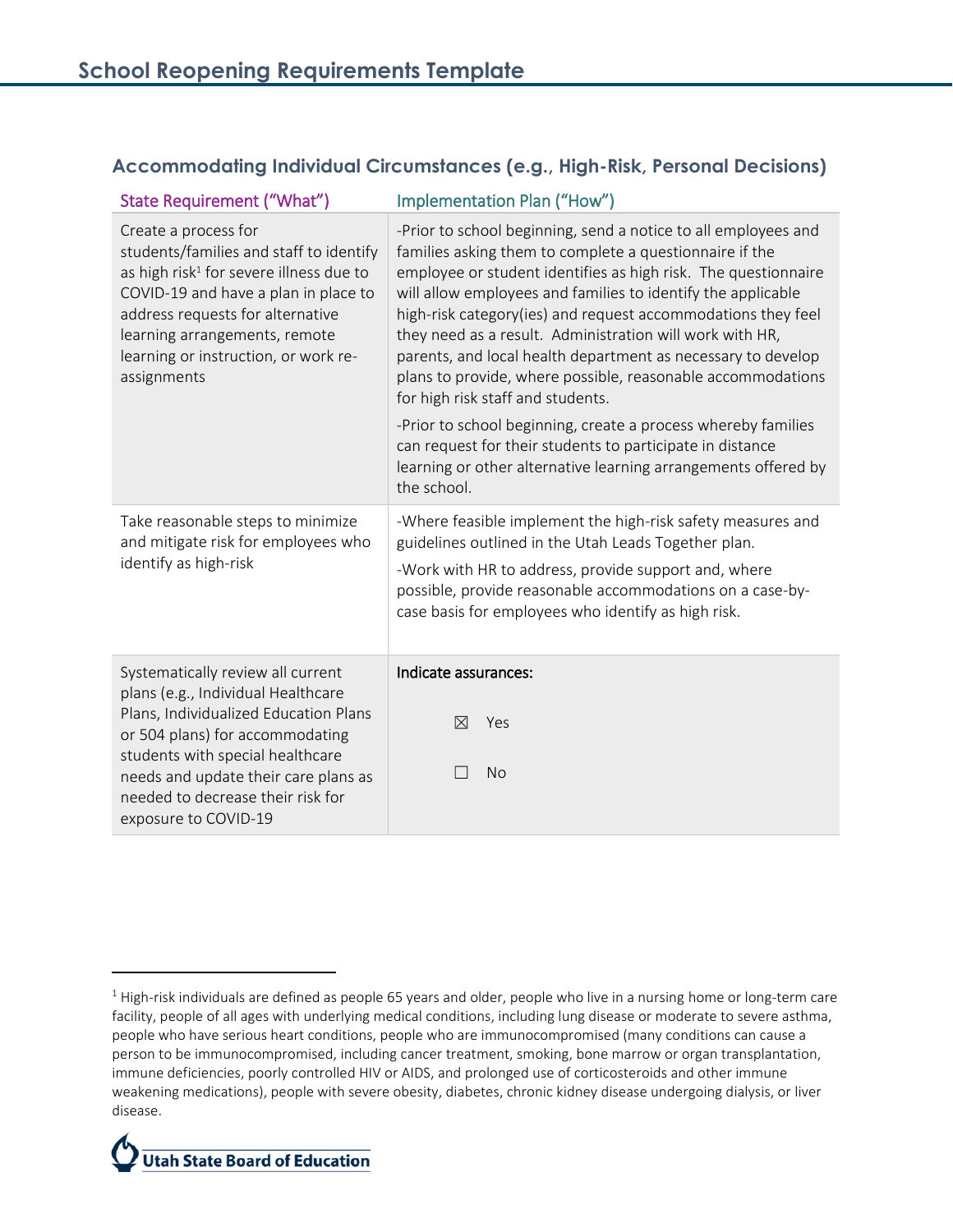| State Requirement ("What")                                                                                                                                                              | Implementation Plan ("How")                                                                                                                                                                                                                                                                                                                                                                                    |  |  |  |  |
|-----------------------------------------------------------------------------------------------------------------------------------------------------------------------------------------|----------------------------------------------------------------------------------------------------------------------------------------------------------------------------------------------------------------------------------------------------------------------------------------------------------------------------------------------------------------------------------------------------------------|--|--|--|--|
| Develop protocols for implementing<br>an increased cleaning and hygiene<br>regimen                                                                                                      | Indicate assurance:<br>Yes<br>$\bowtie$<br><b>No</b>                                                                                                                                                                                                                                                                                                                                                           |  |  |  |  |
| Faculty and staff wear face coverings<br>(e.g., masks or shields) when<br>physical distancing is not feasible                                                                           | -Request that all employees provide their own mask and<br>require that employees wear masks at school in accordance<br>with state and local law/orders. Provide employees training<br>and resources on mask protocols at the school, as well as best<br>practices related to wearing and washing masks.<br>-Maintain a supply of extra masks at school to provide to<br>employees and students when necessary. |  |  |  |  |
| Make hand sanitizer, disinfecting<br>wipes, soap and water, or similar<br>disinfectant readily available to<br>staff/students/visitors in controlled<br>environments to ensure safe use | Indicate assurance:<br>Yes<br>$\bowtie$<br><b>No</b>                                                                                                                                                                                                                                                                                                                                                           |  |  |  |  |

# <span id="page-3-0"></span>**Enhanced Environment Hygiene & Safety**

#### <span id="page-3-1"></span>**School Schedules**

| State Requirement ("What")                                                                         | Implementation Plan ("How")                                                                                                                                                                                                                               |
|----------------------------------------------------------------------------------------------------|-----------------------------------------------------------------------------------------------------------------------------------------------------------------------------------------------------------------------------------------------------------|
| Due to the unique nature of school<br>schedules, USBE has not provided<br>state-wide requirements. | -To the extent feasible, stagger school start and stop times,<br>pick-up and drop-off times, lunch periods, recesses, and class<br>periods/breaks.                                                                                                        |
|                                                                                                    | -Consult with local health department when addressing<br>scheduling issues.                                                                                                                                                                               |
|                                                                                                    | [other options include things such as implementing a blended<br>learning type schedule or an A/B day type schedule, or<br>instituting fewer class periods among the upper grades<br>(instead of having many shorter periods have fewer longer<br>periods] |

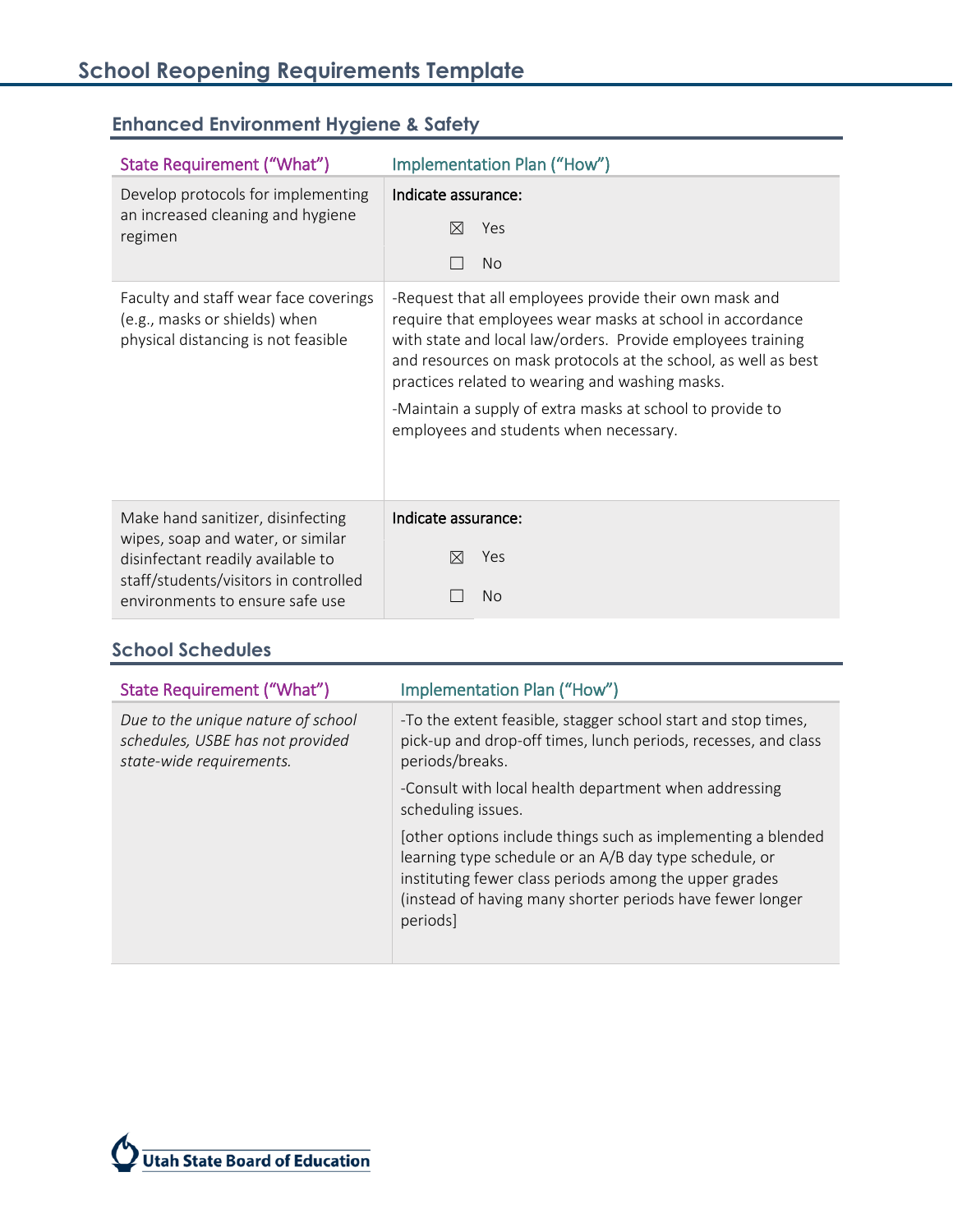# <span id="page-4-0"></span>**Monitoring for Incidences**

| State Requirement ("What")                                                                                                         | Implementation Plan ("How")                                                                                                                                                                                                                                    |  |  |  |  |  |
|------------------------------------------------------------------------------------------------------------------------------------|----------------------------------------------------------------------------------------------------------------------------------------------------------------------------------------------------------------------------------------------------------------|--|--|--|--|--|
| Develop administrator/teacher/staff<br>education and training on your LEA's<br>protocol for symptom monitoring                     | -Symptom monitoring will be included in the education and<br>training mentioned on page 1.                                                                                                                                                                     |  |  |  |  |  |
| Establish a plan to assist families in<br>conducting symptom checking at                                                           | -Provide families with a comprehensive list of Covid-19<br>symptoms.                                                                                                                                                                                           |  |  |  |  |  |
| home                                                                                                                               | -Encourage families to monitor their students for symptoms on<br>a daily basis and to report any symptoms to the school<br>immediately. Symptomatic students shall remain at home.<br>Encourage families to purchase a thermometer for regular use<br>at home. |  |  |  |  |  |
|                                                                                                                                    | -Near the beginning of the school year have parents and/or<br>caregivers complete an affirmation that they will not send their<br>children to school with symptoms.                                                                                            |  |  |  |  |  |
|                                                                                                                                    | -Implement more lenient absentee and late work policies in an<br>effort to not discourage parents to keep their students' home<br>when exhibiting symptoms.                                                                                                    |  |  |  |  |  |
| Assist families in access to<br>thermometers, or other items, as<br>needed to fulfill appropriate<br>symptom checking requirements | -Inform parents that the school is willing, upon request, to<br>check their child's temperature at school.                                                                                                                                                     |  |  |  |  |  |
| Monitor staff/student symptoms and                                                                                                 | Indicate assurance:                                                                                                                                                                                                                                            |  |  |  |  |  |
| absenteeism carefully                                                                                                              | ⊠<br>Yes                                                                                                                                                                                                                                                       |  |  |  |  |  |
|                                                                                                                                    | No                                                                                                                                                                                                                                                             |  |  |  |  |  |
| Educate and promote to                                                                                                             | Indicate assurance:                                                                                                                                                                                                                                            |  |  |  |  |  |
| staff/students: "If you feel sick; stay<br>home"                                                                                   | $\bowtie$<br>Yes                                                                                                                                                                                                                                               |  |  |  |  |  |
|                                                                                                                                    | No<br>$\Box$                                                                                                                                                                                                                                                   |  |  |  |  |  |
| Do not allow symptomatic individuals<br>to physically return to school unless                                                      | Indicate assurance:                                                                                                                                                                                                                                            |  |  |  |  |  |
|                                                                                                                                    |                                                                                                                                                                                                                                                                |  |  |  |  |  |
| their symptoms are not due to a<br>communicable disease as confirmed                                                               | Yes<br>⊠                                                                                                                                                                                                                                                       |  |  |  |  |  |

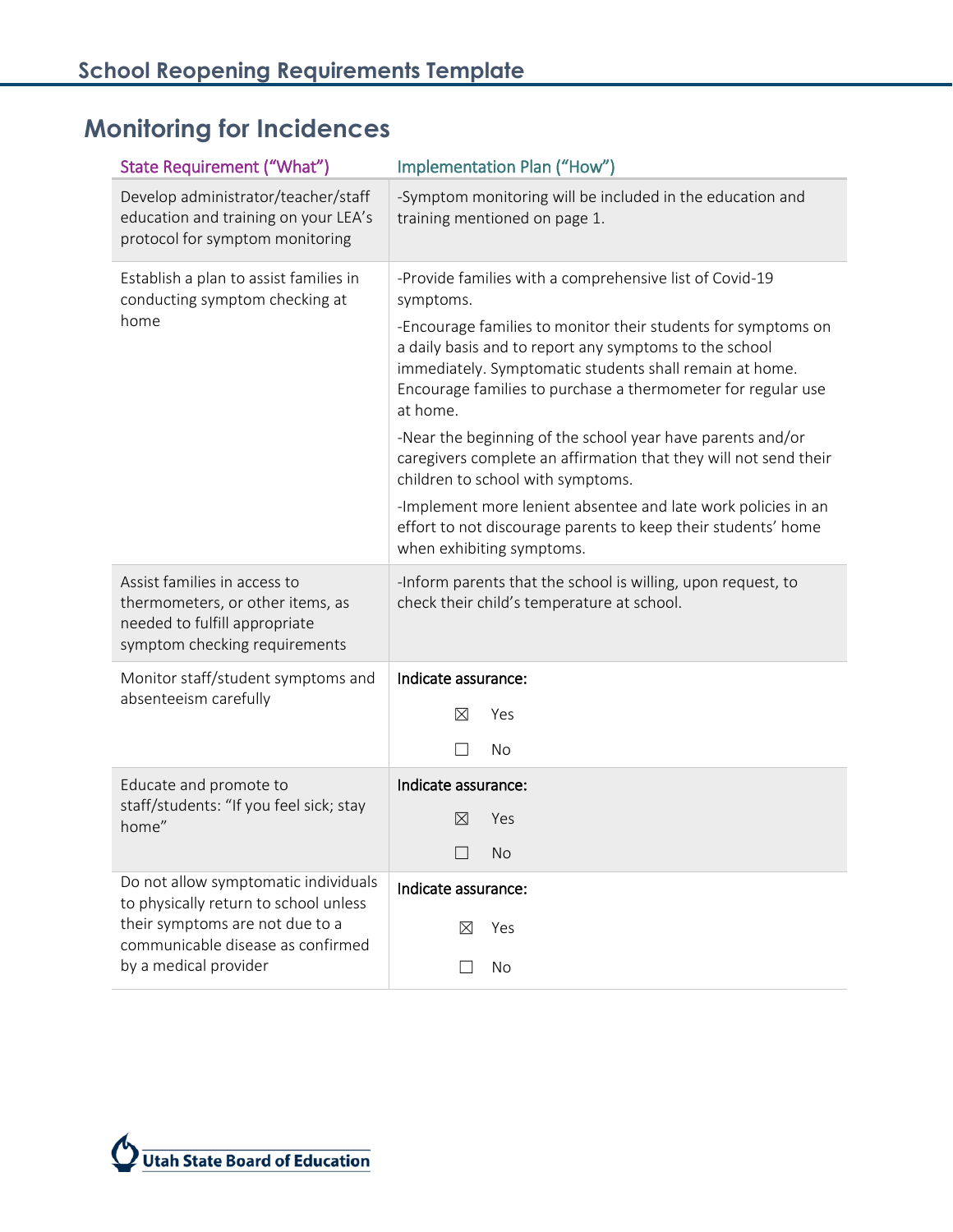# <span id="page-5-0"></span>**Containing Potential Outbreaks**

#### <span id="page-5-1"></span>**Preparation Phase**

| State Requirement ("What")                                                                                                                                                                                              | Implementation Plan ("How")                                                                                                                                                                                                                                                                                                                                                                                                                                   |  |  |  |
|-------------------------------------------------------------------------------------------------------------------------------------------------------------------------------------------------------------------------|---------------------------------------------------------------------------------------------------------------------------------------------------------------------------------------------------------------------------------------------------------------------------------------------------------------------------------------------------------------------------------------------------------------------------------------------------------------|--|--|--|
| Develop administrator/teacher/staff<br>education and training on school's<br>protocol for containing potential<br>outbreaks                                                                                             | -The school's protocol for containing potential outbreaks will<br>be included in the education and training described on page 1.                                                                                                                                                                                                                                                                                                                              |  |  |  |
|                                                                                                                                                                                                                         | -Consult with local health department when preparing (and<br>before releasing) statements related to Covid-19 outbreaks,<br>positive cases, etc.                                                                                                                                                                                                                                                                                                              |  |  |  |
|                                                                                                                                                                                                                         | -Provide messaging to school community that counters Covid-<br>19 related stigma and discrimination.                                                                                                                                                                                                                                                                                                                                                          |  |  |  |
| Consult with local health department<br>regarding procedures for tracing a<br>positive COVID-19 case by an<br>employee, student, visitor, or those<br>who have come into contact with an<br>individual testing positive | -The school's Director or designee will notify and consult with<br>the local health department each time the school is informed<br>that an employee, visitor, student, or student's family<br>member has tested positive for Covid-19. The school's<br>Director or designee will also notify and consult with the local<br>health department when any such individuals have come into<br>contact with an individual who has tested positive for Covid-<br>19. |  |  |  |

#### <span id="page-5-2"></span>**Quarantine/Isolation Protocol**<sup>2</sup>

| State Requirement ("What")                                                                                      | Implementation Plan ("How")                                                                                                                                                                                                               |  |  |  |  |
|-----------------------------------------------------------------------------------------------------------------|-------------------------------------------------------------------------------------------------------------------------------------------------------------------------------------------------------------------------------------------|--|--|--|--|
| Designate quarantine rooms at each<br>school to temporarily house students<br>who are unable to return home     | Indicate assurance:<br>⊠<br>Yes<br>No.                                                                                                                                                                                                    |  |  |  |  |
| Communicate health and safety<br>issues transparently, while protecting<br>the privacy of students and families | -Follow FERPA.<br>-Avoid disclosing personally identifiable student or employee<br>data outside of the school without consent of the individual<br>where feasible.<br>-Consult with legal team when serious questions or issues<br>arise. |  |  |  |  |

 $\overline{a}$ 

 $2$  "Quarantine" refers to the recommendations regarding someone that has been exposed to virus (but not yet a confirmed case) is recommended to separate oneself while waiting to see if symptoms develop. "Isolation" refers to the recommendations regarding someone who has a confirmed infection.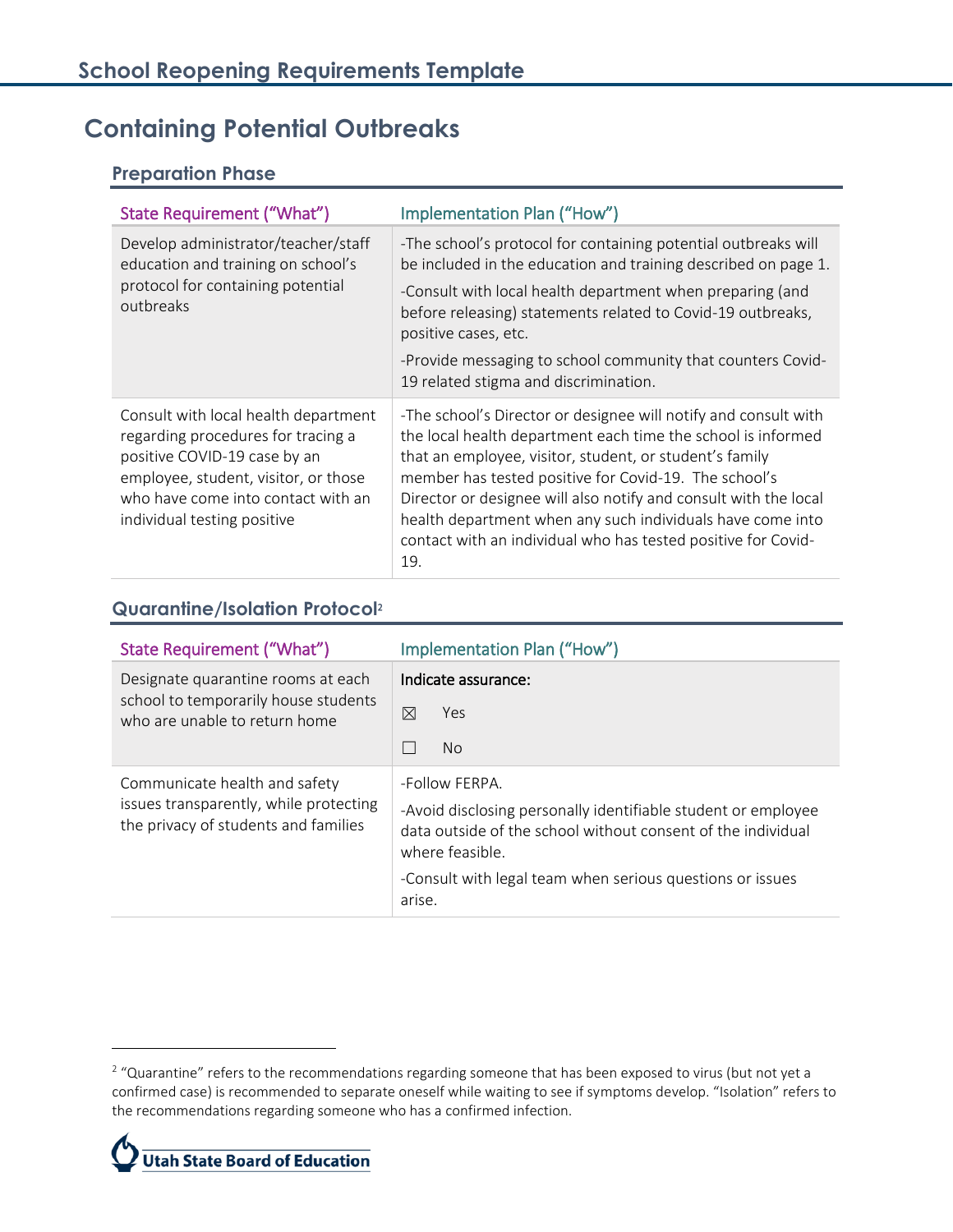# <span id="page-6-0"></span>**Temporarily Reclosing (if Necessary)**

#### <span id="page-6-1"></span>**Preparation Phase**

| State Requirement ("What")                                                                                                                                                                                                                                                                              | Implementation Plan ("How")                                                                                                                                                                                                                                                                                                                                                                        |  |  |
|---------------------------------------------------------------------------------------------------------------------------------------------------------------------------------------------------------------------------------------------------------------------------------------------------------|----------------------------------------------------------------------------------------------------------------------------------------------------------------------------------------------------------------------------------------------------------------------------------------------------------------------------------------------------------------------------------------------------|--|--|
| Develop administrator/teacher/staff<br>education and training on school's<br>protocol for temporarily reclosing<br>schools if necessary                                                                                                                                                                 | -Prior to school beginning and as necessary throughout the<br>school year, educate and train all employees on the school's<br>protocol for temporarily reclosing if necessary. The Director or<br>his/her designee will provide the training.                                                                                                                                                      |  |  |
|                                                                                                                                                                                                                                                                                                         | -In developing protocol, the school will utilize (and improve<br>upon) its original School Closure Continuity of Education Plan<br>that was implemented during the Spring 2020 soft closure. The<br>school will also use its SCSB Distance Program and<br>accompanying Technology Plan and Continuing Enrollment<br>Policy to develop its protocol applicable to temporarily<br>reclosing schools. |  |  |
| Establish a plan in consultation with<br>local health on responding to<br>confirmed cases and the coordination<br>of temporary closure of a school                                                                                                                                                      | -The school's Director or designee will establish such a plan in<br>consultation with the local health department.                                                                                                                                                                                                                                                                                 |  |  |
| In the event of an outbreak, contact<br>the local health department in order<br>to trigger the pre-established plan<br>which may include: class dismissal,<br>school dismissal, longevity of<br>dismissal based on community<br>spread, cleaning/sanitization,<br>communications, contact tracing, etc. | -The school's Director or designee will contact the local health<br>department for this purpose.                                                                                                                                                                                                                                                                                                   |  |  |

### <span id="page-6-2"></span>**Transition Management Preparation**

| State Requirement ("What")                                                                                  | Implementation Plan ("How")                                                                                                                                                                                                          |  |  |
|-------------------------------------------------------------------------------------------------------------|--------------------------------------------------------------------------------------------------------------------------------------------------------------------------------------------------------------------------------------|--|--|
| Develop a communication procedure<br>for students and faculty in the case<br>there is a temporary reclosure | -A procedure will be developed that utilizes a variety of<br>communication methods (e.g., phone, email, school website,<br>social media) to inform employees, students, and families in the<br>event there is a temporary reclosure. |  |  |
| Review original Continuity of                                                                               | Indicate assurance:                                                                                                                                                                                                                  |  |  |
| <b>Education Plans that were</b><br>implemented during the spring 2020                                      | Yes<br>IX                                                                                                                                                                                                                            |  |  |
| soft closure and analyze lessons                                                                            | No.                                                                                                                                                                                                                                  |  |  |
| learned. Consider making changes<br>accordingly and incorporating into                                      |                                                                                                                                                                                                                                      |  |  |
| transition management plans                                                                                 |                                                                                                                                                                                                                                      |  |  |

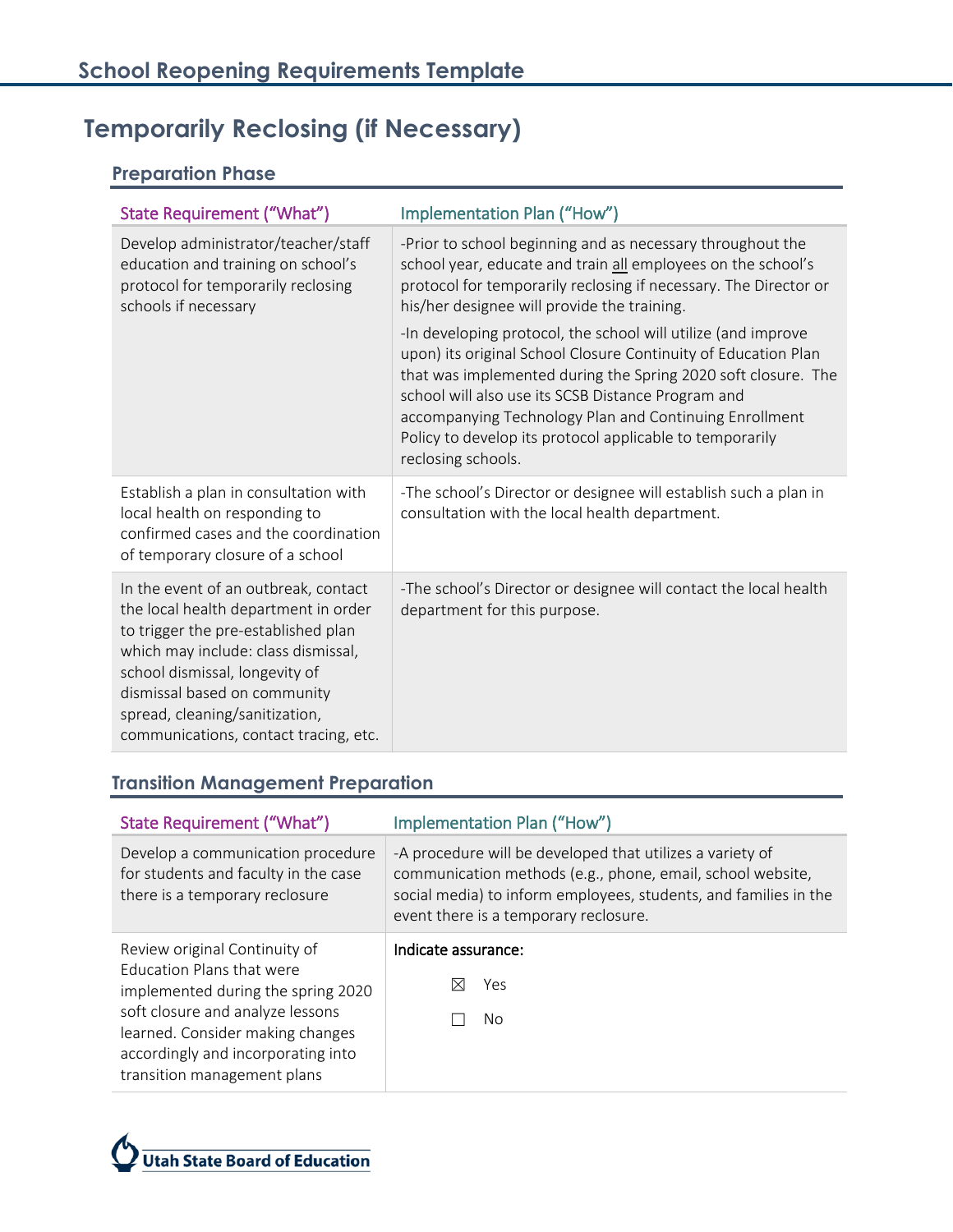| Analyze remote learning capabilities                                                                                                  | Indicate assurance:                                                                                                                                                                   |  |  |  |  |
|---------------------------------------------------------------------------------------------------------------------------------------|---------------------------------------------------------------------------------------------------------------------------------------------------------------------------------------|--|--|--|--|
|                                                                                                                                       | Yes                                                                                                                                                                                   |  |  |  |  |
|                                                                                                                                       | No.                                                                                                                                                                                   |  |  |  |  |
| Explore extracurriculars/in-person<br>events that may also need to be<br>temporarily postponed/canceled or<br>transitioned to virtual | -The school's administration will review such activities,<br>programs, and events to determine whether they should be<br>temporarily postponed, canceled, or transitioned to virtual. |  |  |  |  |

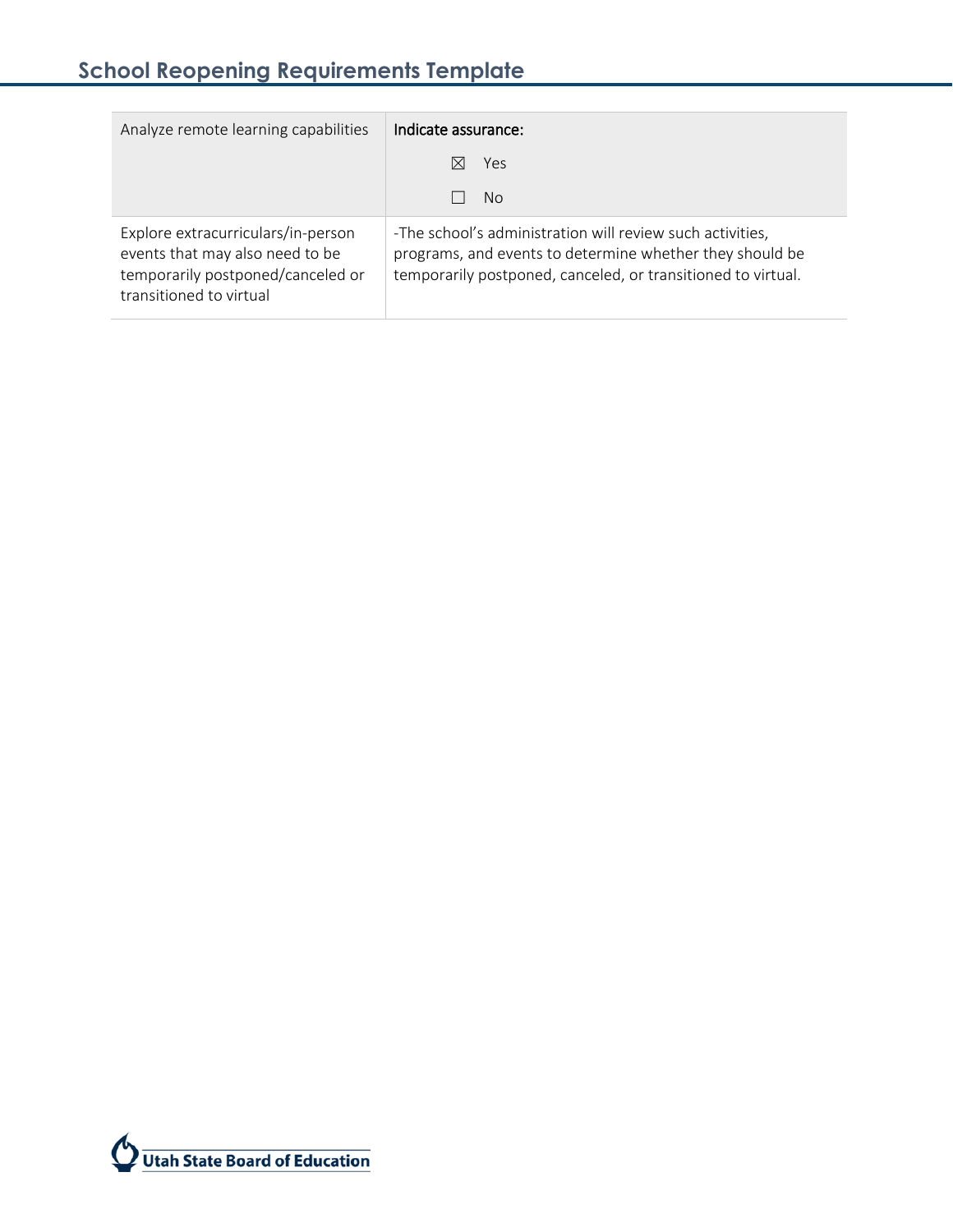# <span id="page-8-0"></span>**Mitigation Tactics for Specific School Settings**

#### <span id="page-8-1"></span>**LEA Mitigation Strategies for Specific School Settings**

Analyze each of the following settings to determine the appropriate risk mitigation strategies to implement. By analyzing the environmental features of your unique setting/activity, you can use what you know about how the spreads to develop a plan for additional strategies. For complete directions on how to fill out the chart, see the USBE School Reopening Handbook. The state requirements have been included in the chart in purple, bold font requirement prompts you to develop a protocol or strategy, describe your planned approach within the appropriate table cell. You can also reference the Handbook for additional recommended considerations specific to each sc *additional mitigation strategies to each school setting as you see fit. You may also add additional rows for other school settings that your LEA would like to address.*

|             |                                                                                                                                | <b>Mitigation Tactics</b>                                                                                                                                                                                  |                                                                                                                                                                                                                                                                                 |                                                                                                                                                                                                                    |                                                                                                                                                                                                                                                                      |                                                                                                                                                                                                                                                                                                          |
|-------------|--------------------------------------------------------------------------------------------------------------------------------|------------------------------------------------------------------------------------------------------------------------------------------------------------------------------------------------------------|---------------------------------------------------------------------------------------------------------------------------------------------------------------------------------------------------------------------------------------------------------------------------------|--------------------------------------------------------------------------------------------------------------------------------------------------------------------------------------------------------------------|----------------------------------------------------------------------------------------------------------------------------------------------------------------------------------------------------------------------------------------------------------------------|----------------------------------------------------------------------------------------------------------------------------------------------------------------------------------------------------------------------------------------------------------------------------------------------------------|
| Setting     | <b>State Requirement(s)</b>                                                                                                    | Isolate Symptoms                                                                                                                                                                                           | Minimize Outbreak Probability                                                                                                                                                                                                                                                   | <b>Physical Distancing</b>                                                                                                                                                                                         | <b>Respiratory Hygiene</b>                                                                                                                                                                                                                                           | Physical Hygiene                                                                                                                                                                                                                                                                                         |
|             |                                                                                                                                | (e.g., contact tracing, testing, symptom<br>monitoring, self-isolation, etc.)                                                                                                                              | (e.g., group size, interaction with multiple<br>groups, etc.)                                                                                                                                                                                                                   | (e.g., maintaining distance, close physical<br>interaction, frequency of travel, etc.)                                                                                                                             | (e.g., face coverings, appropriate covering<br>of sneeze/cough, reduce duration spent<br>face-to-face, increase air flow, etc.)                                                                                                                                      | (e.g., personal hygiene, physical space<br>hygiene, personal protective equipment,<br>etc.)                                                                                                                                                                                                              |
| Classrooms  | Develop and provide educator<br>training on implementing strategies<br>to identify and mitigate risk in a<br>classroom setting | Assign seats and/or small groups<br>to support contact tracing.<br>Keep accurate and daily<br>attendance records<br>Notify parents when students are<br>absent to inquire of the reason for<br>the absence | Develop and provide educator<br>training on implementing<br>strategies to identify and<br>mitigate risks within the<br>classroom setting<br>Keep the same students with<br>the same teachers and other<br>staff members within each<br>group to the greatest extent<br>possible | Maximize space between<br>seating<br>Move non-essential furniture<br>and equipment out of the<br>classroom to increase<br>distancing<br>Utilization of large spaces<br>within the school to maximize<br>distancing | All students and staff will be<br>required to wear face<br>coverings as required by<br>law/order<br>Frequent breaks will be given<br>to reduce face-to-face time<br>within a classroom when<br>appropriate and feasible<br>Students will be seated facing<br>forward | Hand sanitizer will be<br>available in each classroom<br>Students will be encouraged<br>to wash hands often, after<br>using the restroom, before<br>eating, etc.<br>Face coverings will be worn<br>as required by law/order<br>Plexiglass barriers will be<br>used if necessary and<br>practicable       |
| Transitions | Identify high traffic areas and apply<br>floor markings or signage to direct<br>traffic                                        | Staggered and limited transitions<br>to minimize interactions with<br>multiple groups will be established                                                                                                  | One directional flow pattern<br>will be established throughout<br>the school to be used during<br>entry, exit, and movement<br>throughout the school<br>Increase time between<br>transitions within the building                                                                | Establishment of routines to<br>minimize large groups of<br>students in high traffic areas<br>Monitoring of high traffic areas<br>Minimizing and monitoring<br>students who congregate                             | Staff and students will be<br>required to wear face<br>coverings as required by<br>law/order.<br>Doors will be propped during<br>transition to allow for<br>increased air flow                                                                                       | Water fountains will not be<br>available for student use<br>Students will be encouraged<br>to use a personal water<br>bottle<br>Cleaning of high touch<br>surfaces will occur after<br>transition<br>Doors will be propped<br>during transition to<br>minimize the need for<br>contact during transition |

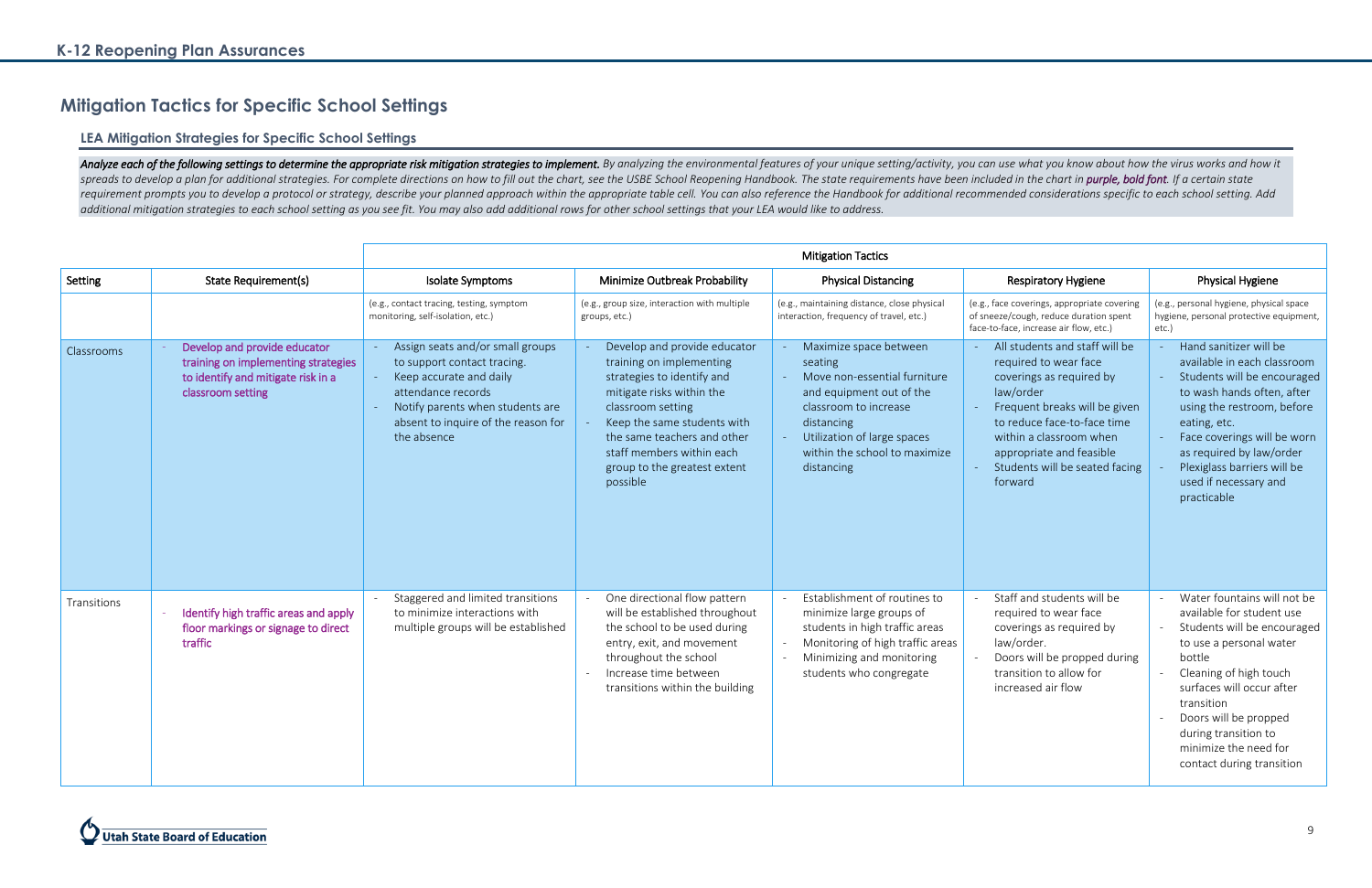# **K-12 Reopening Plan Assurances**

|                      |                                                                                                                                                                                                                                                                                                                                                                                                                                                                       | <b>Mitigation Tactics</b>                                                                                                                                                                                                                                                                                                                                                                                                                                                                                                                                                                                                                                              |                                                                                                                                        |                                                                                                                                                                                                                              |                                                                                                                                 |                                                                                                                                                                                                                                                                                                                           |  |
|----------------------|-----------------------------------------------------------------------------------------------------------------------------------------------------------------------------------------------------------------------------------------------------------------------------------------------------------------------------------------------------------------------------------------------------------------------------------------------------------------------|------------------------------------------------------------------------------------------------------------------------------------------------------------------------------------------------------------------------------------------------------------------------------------------------------------------------------------------------------------------------------------------------------------------------------------------------------------------------------------------------------------------------------------------------------------------------------------------------------------------------------------------------------------------------|----------------------------------------------------------------------------------------------------------------------------------------|------------------------------------------------------------------------------------------------------------------------------------------------------------------------------------------------------------------------------|---------------------------------------------------------------------------------------------------------------------------------|---------------------------------------------------------------------------------------------------------------------------------------------------------------------------------------------------------------------------------------------------------------------------------------------------------------------------|--|
| Setting              | State Requirement(s)                                                                                                                                                                                                                                                                                                                                                                                                                                                  | Isolate Symptoms                                                                                                                                                                                                                                                                                                                                                                                                                                                                                                                                                                                                                                                       | Minimize Outbreak Probability                                                                                                          | <b>Physical Distancing</b>                                                                                                                                                                                                   | <b>Respiratory Hygiene</b>                                                                                                      | Physical Hygiene                                                                                                                                                                                                                                                                                                          |  |
|                      |                                                                                                                                                                                                                                                                                                                                                                                                                                                                       | (e.g., contact tracing, testing, symptom<br>monitoring, self-isolation, etc.)                                                                                                                                                                                                                                                                                                                                                                                                                                                                                                                                                                                          | (e.g., group size, interaction with multiple<br>groups, etc.)                                                                          | (e.g., maintaining distance, close physical<br>interaction, frequency of travel, etc.)                                                                                                                                       | (e.g., face coverings, appropriate covering<br>of sneeze/cough, reduce duration spent<br>face-to-face, increase air flow, etc.) | (e.g., personal hygiene, physical space<br>hygiene, personal protective equipment,<br>etc.)                                                                                                                                                                                                                               |  |
| Entry/Exit<br>Points | Establish protocols for any visitors<br>and non-regular staff, including at a<br>minimum temperature checking and<br>the wearing of face coverings<br>Establish protocols for drop-off/pick-<br>up and communicate updates and<br>expectations to families<br>Limit nonessential visitors and<br>volunteers to campuses and<br>programs; each school is to<br>determine essential versus<br>nonessential<br>Designate entry/exit flow paths to<br>minimize congestion | Only essential visitors will be<br>permitted entry into the school<br>All essential visitors will be<br>required to wear a face covering,<br>check in at the office, have<br>temperature checked, and<br>complete a symptoms check form<br>provided to them<br>Parents will remain in vehicles<br>when dropping students off at<br>school and picking up<br>Additional doors will be used to<br>minimize entry and exit points at<br>beginning of day and end of school<br>day, with a faculty or staff member<br>being present at each door<br>All visitors must only enter through<br>the front doors<br>Staggered arrival and drop off<br>times will be established | Essential visitors will sign in and<br>indicate the location of school<br>they will be in<br>All visitors will wear a face<br>covering | All essential visitors will be<br>required to follow social<br>distancing guidelines<br>All essential visitors will be<br>required to follow the traffic<br>patterns established and<br>posted within the school<br>building | All essential visitors will be<br>required to wear a face<br>covering                                                           | All essential visitors will be<br>required to wear a face<br>covering, follow social<br>distancing, and following<br>the traffic patterns posted<br>within the school building<br>All essential visitors will be<br>encouraged to use hand<br>sanitizing stations located at<br>entry points and throughout<br>the school |  |
| Transportation       | Develop protocols for minimizing<br>mixing of students from different<br>households and regularly cleaning<br>and disinfecting seats and other<br>high-touch surfaces<br>Implement strategies to ensure<br>driver safety<br>Face coverings for students, staff,<br>other passengers; LEAs may make<br>exceptions for unique student<br>circumstances                                                                                                                  | N/A                                                                                                                                                                                                                                                                                                                                                                                                                                                                                                                                                                                                                                                                    | N/A<br>$\omega$ .                                                                                                                      | $- N/A$                                                                                                                                                                                                                      | N/A                                                                                                                             | N/A<br>$\omega_{\rm{max}}$                                                                                                                                                                                                                                                                                                |  |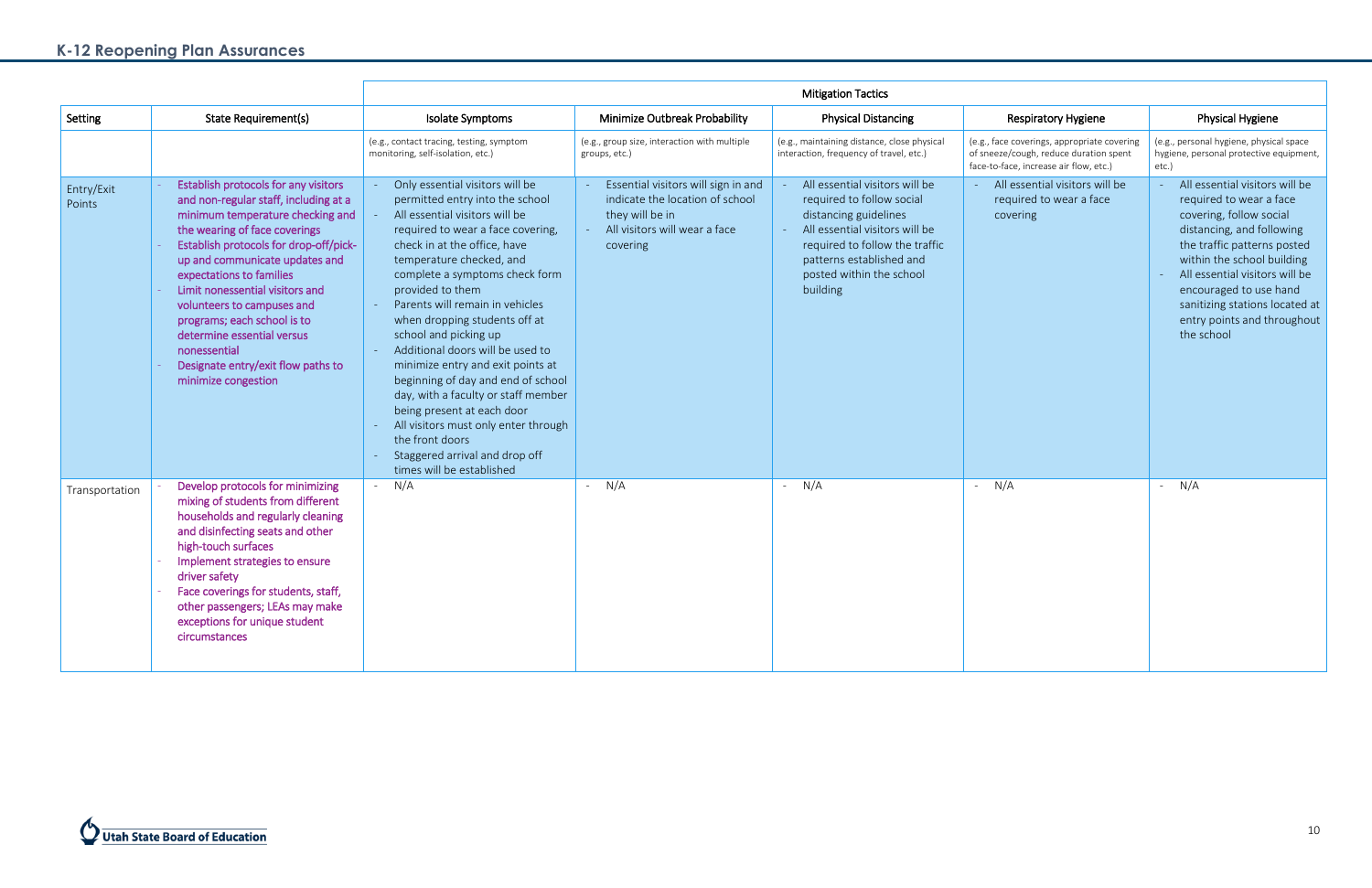# **K-12 Reopening Plan Assurances**

|                                                                 |                                                                                                                                                                                                                                                                                                                                                                 | <b>Mitigation Tactics</b>                                                                                                                                                                                               |                                                                                                                                                                                                       |                                                                                                                                                                                                                                                                                                |                                                                                                                                                                                             |                                                                                                                                                                                                                                                                     |
|-----------------------------------------------------------------|-----------------------------------------------------------------------------------------------------------------------------------------------------------------------------------------------------------------------------------------------------------------------------------------------------------------------------------------------------------------|-------------------------------------------------------------------------------------------------------------------------------------------------------------------------------------------------------------------------|-------------------------------------------------------------------------------------------------------------------------------------------------------------------------------------------------------|------------------------------------------------------------------------------------------------------------------------------------------------------------------------------------------------------------------------------------------------------------------------------------------------|---------------------------------------------------------------------------------------------------------------------------------------------------------------------------------------------|---------------------------------------------------------------------------------------------------------------------------------------------------------------------------------------------------------------------------------------------------------------------|
| Setting                                                         | State Requirement(s)                                                                                                                                                                                                                                                                                                                                            | Isolate Symptoms                                                                                                                                                                                                        | Minimize Outbreak Probability                                                                                                                                                                         | <b>Physical Distancing</b>                                                                                                                                                                                                                                                                     | <b>Respiratory Hygiene</b>                                                                                                                                                                  | <b>Physical Hygiene</b>                                                                                                                                                                                                                                             |
|                                                                 |                                                                                                                                                                                                                                                                                                                                                                 | (e.g., contact tracing, testing, symptom<br>monitoring, self-isolation, etc.)                                                                                                                                           | (e.g., group size, interaction with multiple<br>groups, etc.)                                                                                                                                         | (e.g., maintaining distance, close physical<br>interaction, frequency of travel, etc.)                                                                                                                                                                                                         | (e.g., face coverings, appropriate covering<br>of sneeze/cough, reduce duration spent<br>face-to-face, increase air flow, etc.)                                                             | (e.g., personal hygiene, physical space<br>hygiene, personal protective equipment,<br>etc.)                                                                                                                                                                         |
| Restrooms                                                       | Provide education and display<br>signage on proper hand hygiene<br>Create schedule for cleaning high-<br>touch areas (e.g., faucets, paper<br>towel dispensers, door handles)<br>Ensure PPE (gloves, masks) is<br>available for staff providing support<br>in restrooms, including custodians<br>Provide training for proper cleaning<br>protocols for COVID-19 | Teachers will have a scheduled,<br>classroom restroom time                                                                                                                                                              | Students will be sent<br>individually or in small groups<br>during their assigned,<br>classroom restroom schedule<br>Scheduled and frequent<br>cleaning of restrooms will occur<br>throughout the day | The number of students in the<br>restroom, at any one given<br>time, will be minimized<br>Markings will be placed on<br>floor to encourage physical<br>distancing                                                                                                                              | Students will be required to<br>wear face coverings as<br>required by law/order<br>Floor markings will encourage<br>physical distancing when<br>students are waiting to use<br>the restroom | Students will receive<br>training on how to properly<br>sanitize after using the<br>restroom<br>Signs on proper<br>handwashing will be posted<br>by the restrooms<br>The custodian will ensure<br>soap is always available in<br>the restrooms                      |
| Cafeterias                                                      | Mark spaced lines and designate<br>serving line flow paths<br>Remove self-service salad bars and<br>buffet<br>Student hand hygiene routines (i.e.,<br>hand washing or sanitizer) before<br>and after meal services<br>Increase cleaning and disinfecting<br>of high-touch areas                                                                                 | Cafeteria seating chart will be kept<br>Some students will be assigned to<br>eat lunch in their classroom                                                                                                               | Seating charts will be created<br>by class<br>Classes will be distanced apart<br>in the cafeteria<br>Some students will be assigned<br>to eat lunch in their classroom                                | Classes will be distanced apart<br>in the cafeteria<br>A flow pattern will be<br>established within the<br>cafeteria with signs posted<br>Staggered lunch schedules will<br>be implemented<br>Tables will be spread apart<br>Some students will be assigned<br>to eat lunch in their classroom | Students will be required to<br>wear face coverings in the<br>cafeteria as required by<br>law/order<br>Students will eat outdoors<br>when possible                                          | Prepare and distribute sack<br>or box lunches for students<br>to reduce students standing<br>in line<br>Use of paper cups and<br>personal bottles instead of<br>water fountains<br>No self-service salad bars,<br>buffets, or other food items<br>communally shared |
| Large Group<br>Gatherings (e.g.<br>assemblies,<br>performances) | <b>Ensure group gatherings are</b><br>organized with health and safety<br>principles and requirements in<br>place and, as needed, in<br>consultation with local health<br>departments                                                                                                                                                                           | Large group gatherings and<br>assemblies will be limited and/or<br>not occur at school<br>If such events are permitted by the<br>health department, attendance<br>will be taken and seating<br>assignments will be made | Non-essential assemblies and<br>large group gatherings will be<br>held virtually if they are to be<br>held at all                                                                                     | Staff gatherings and meetings<br>will be held virtually<br>Any school wide assembly or<br>gathering will be held virtually                                                                                                                                                                     | Staff and Students will be<br>required to wear face<br>coverings at all large group<br>gatherings or assemblies                                                                             | Hand sanitizer stations will<br>be located in large group<br>and assembly areas                                                                                                                                                                                     |